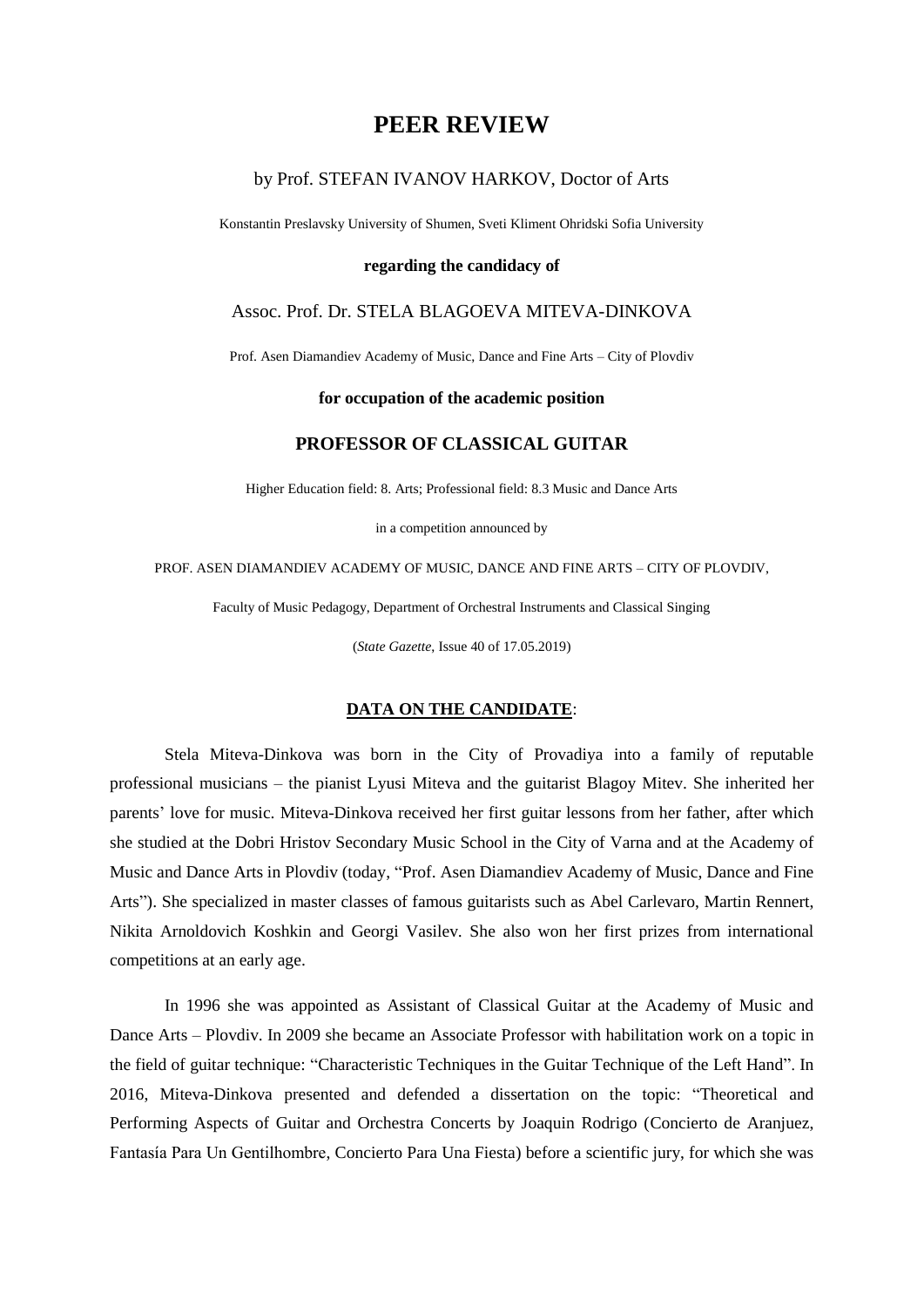awarded the degree of "Doctor". In 2019 the dissertation was published as a book (Plovdiv: FastPrintBooks, ISBN 978-619-236-118-1).

# **ARTISTIC AND CREATIVE ACTIVITY OF THE CANDIDATE**:

Assoc. Prof. Dr. Stela Miteva-Dinkova participates in the competition for "Professor of Classical Guitar" with the following creative and artistic production

I. Leading creative (concert) appearances:

1. Solo recitals in Bulgaria and abroad – five concert programs:

(a) 06.05.2010, Conservatoire de Lausanne, Lausanne, Switzerland. The program was reintroduced on 17.05.2011 at the Karol Lipinski Academy of Music (Akademia Muzyczna im. Karola Lipińskiego), Wroclaw, Poland. Performed works by: Plamen Arabov, Rosen Balkanski, Vladimir Vlaev, Ognyan Valev.

(b) 01.08.2014, Arion Guitar Festival (Φεστιβάλ Κιθάρας 'Αρίων'), Lesbos, Greece. Performed works by: Vladimir Vlaev, Sylvius Leopold Weiss, Fernando Sor, Rosen Balkanski, Plamen Arabov, Isaac Albenis, Nikolay Peev.

(c) 12.11.2016, Concert series of the American Guitar Association, Los Angeles Valley College (LAVC), Los Angeles, CA, USA. Performed works by: Vladimir Vlaev, Fernando Sor, Rosen Balkanski, Carlo Domeniconi, Isaac Albenis, Nikolay Peev.

(d) 20.04.2017, Thracian Guitar Festival (Φεστιβάλ Κιθάρας Θράκης), Komotini, Greece. The program was re-introduced on 22.07.2017 at the Festival Guitares en Cormatinois in France. Performed work by: Vladimir Vlaev, Rosen Balkanski, Carlo Domeniconi, Nikolay Peev.

(e) 15.03.2018, Trakart Cultural Center, Plovdiv. Performed works by: Carlo Domeniconi, Francisco Tárrega, Heitor Villa-Lobos, Rosen Balkanski, Isaac Albenis.

2. Chamber concerts with works for flute and guitar duets, realized jointly with Borislav Yasenov (flute) – three concert programs:

(а) 30.11.2012, Petko Staynov Music Festival, Kazanlak. Performed works by: Johann Sebastian Bach, Carl Philipp Emanuel Bach, Jacques Ibert, Astor Piazzolla.

(b) 09.11.2013, Autumn Music Celebrations Festival (Есенски музички свечености), Skopje, Northern Macedonia. Performed works by: Johann Sebastian Bach, Carl Philipp Emanuel Bach, Jacques Ibert, Astor Piazzolla, Nikolay Yordanov.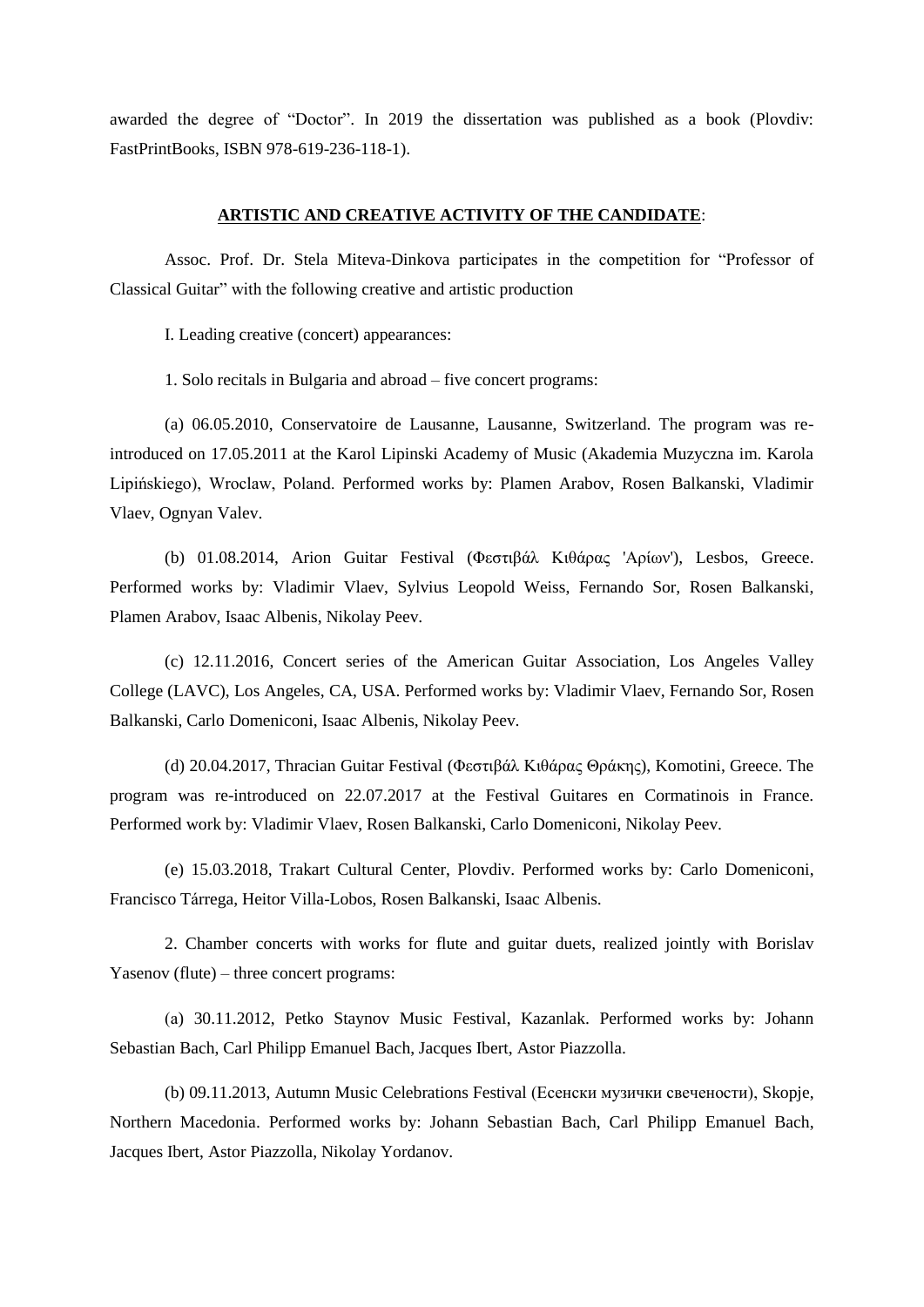(c) 08.11.2018, Academy of Music, Dance and Fine Arts – Plovdiv. Performed works by: Carlo Domeniconi, Massimo Diego Puchol, Astor Piazzolla, Celso Machado.

3. Chamber concert with works for guitar, violin and clarinet, performed jointly with Yosif Radionov (violin), Rosen Idealov (clarinet) and Rosen Balkanski (guitar):

(а) 03.04.2014, Festival Program of the Acad. Marin Goleminov Eighteenth International Classical Guitar Competition, Kyustendil. Performed works by: Joseph Kreuzer (Trio Op. 16), Filippo Gragnani (Quartet Op. 8).

4. Concerts with works for guitar and orchestra, for two guitars and orchestra, for three guitars and orchestra:

(а) 16.03.2012, Classical Guitar Days – Varna. Performed works by: Joaquin Rodrigo – Fantasía Para Un Gentilhombre.

(b) 02.04.2015, Festival Program of the Acad. Marin Goleminov Nineteenth International Classical Guitar Competition, Kyustendil. Performed works by: Antonio Vivaldi – The Four Seasons (Le quattro stagioni), processing for two guitars and an orchestra, performed jointly with Darko Bageski (Northern Macedonia).

(c) 01.12.2016, Third International Guitar Festival – Pleven. Performed works by: Rosen Balkanski – Fantasia Concertante, a concert for three guitars and an orchestra, jointly performed with Georgi Vasilev and Boyan Doychev.

II. Supporting creative (concert) performances: seventeen concert programs realized in the period 2009 – 2019 in Bulgaria and abroad (UK, Poland).

III. Chairperson and member of juries at national and international classical guitar competitions: Nine competitions in Plovdiv, Varna, Kyustendil, Pleven, Skopje (Northern Macedonia) Belgrade (Serbia), Nis (Serbia), Komotini (Greece) held in the period from 2010 until 2019.

IV. Participation in an international artistic project: EuroStrings – European Guitar Festival Collaborative under the European Commission Creative Europe Program for the period 2017 – 2021.

V. Published pier reviews for the creative and artistic work of Stela Miteva-Dinkova: eleven pier reviews published in the magazines "Musical Horizons" (Sofia: Union of Bulgarian Musicians and Dancers), "Guitar" (Sofia: Dobrev Music), "Art Spectrum" (Plovdiv: Academy of Music, Dance and Fine Arts) and "Classical Guitar Magazine" (Stringletter Media: Long Beach, California, USA) for the period from 2010 until 2019.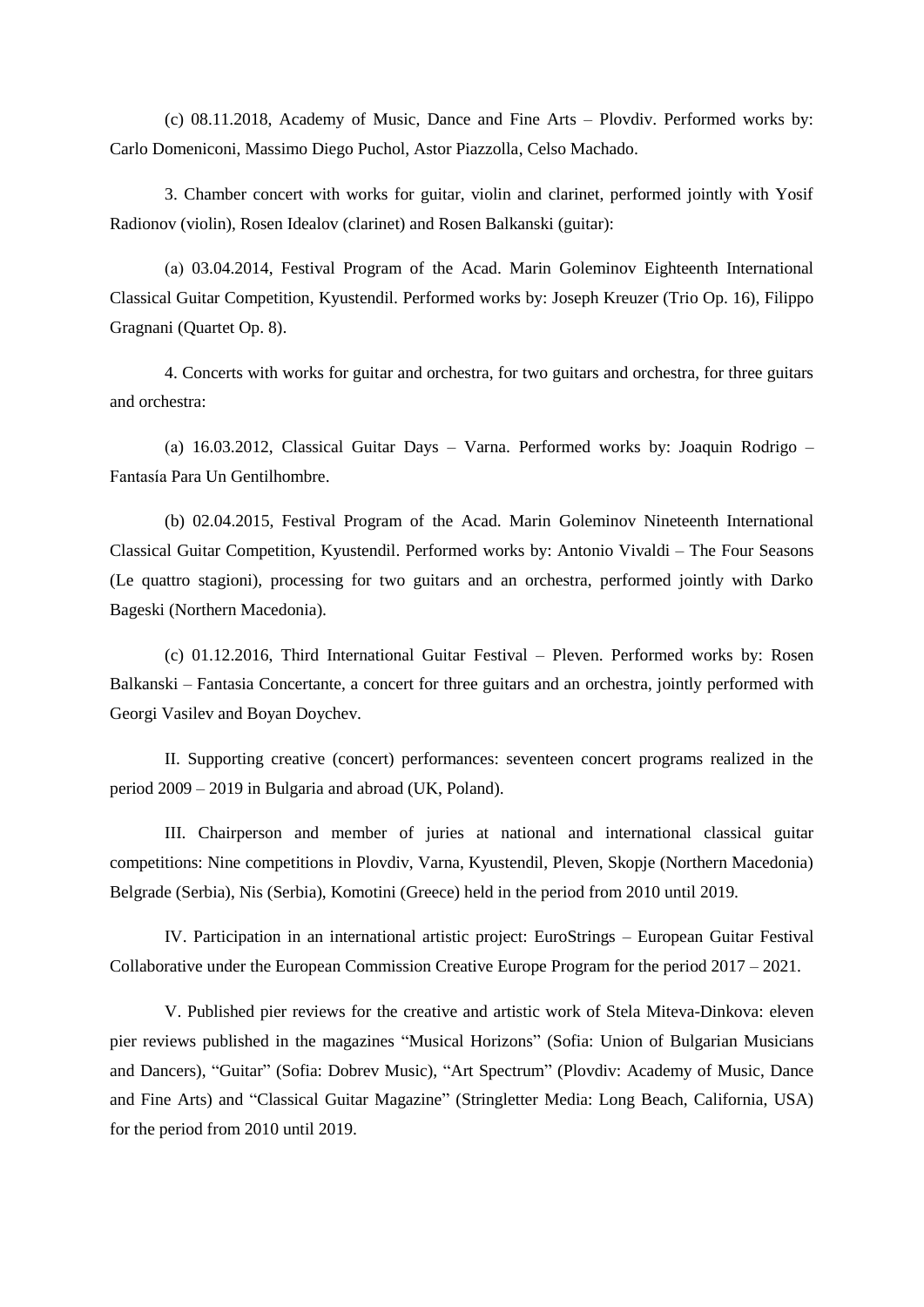# **SCIENTIFIC ACTIVITY**:

Assoc. Prod. Dr. Stela Miteva-Dinkova participates in the competition for "Professor of Classical Guitar" with the following scientific production, published after her habilitation work for "Associate Professor" in 2009 and outside the publications based on her dissertation work, defended in 2016:

I. Scientific articles published in specialized editions in the field of Arts:

1. Two articles published in "Guitar" magazine (Sofia: Dobrev Music): No 2/2010 and No 1/2011

2. Two articles published in the Yearbook of the Academy of Music, Dance and Fine Arts (Plovdiv, Academy of Music, Dance and Fine Arts): 2012 and 2018.

3. Two articles published in the scientific papers of the Academy of Music, Dance and Fine Arts: Spring Scientific Readings in 2012 and Science, Education and Innovation in the Arts in 2017.

4. Three articles published in "Knowledge – International Journal" magazine (Skopje): Vol. 23.5, Vol. 26.3, Vol. 28.3.

II. Published academic aids: two teaching aids published in the publishing house of the Academy of Music, Dance and Fine Arts in 2017 and 2018.

III. Published opinions and pier reviews in specialized scientific publications: eight in total, published in the "Musical Horizons" (Sofia: Union of Bulgarian Musicians and Dancers), "Guitar" (Sofia: Dobrev Music), "Art Spectrum" (Plovdiv: Academy of Music, Dance and Fine Arts) in the period from 2012 until 2019.

IV. Participation with reports and lectures in scientific events: five papers and two lectures in Bulgaria and abroad, delivered in the period from 2014 until 2018.

V. Participation in a scientific jury: two participations at the Prof. Pancho Vladigerov National Music Academy – Sofia and one participation at Paisii Hilendarski Plovdiv University – Plovdiv.

VI. Editorial and consulting activities for the publishing of books and collections of music: four in total, published in Plovdiv and Varna in the period from 2013 until 2017.

### **TEACHING AND TRAINING ACTIVITY OF THE CANDIDATE**:

It is clear from the enclosed information on the teaching workload (prepared by the Training Department at the Academy of Music, Dance and Fine Arts) attached to the competition documents